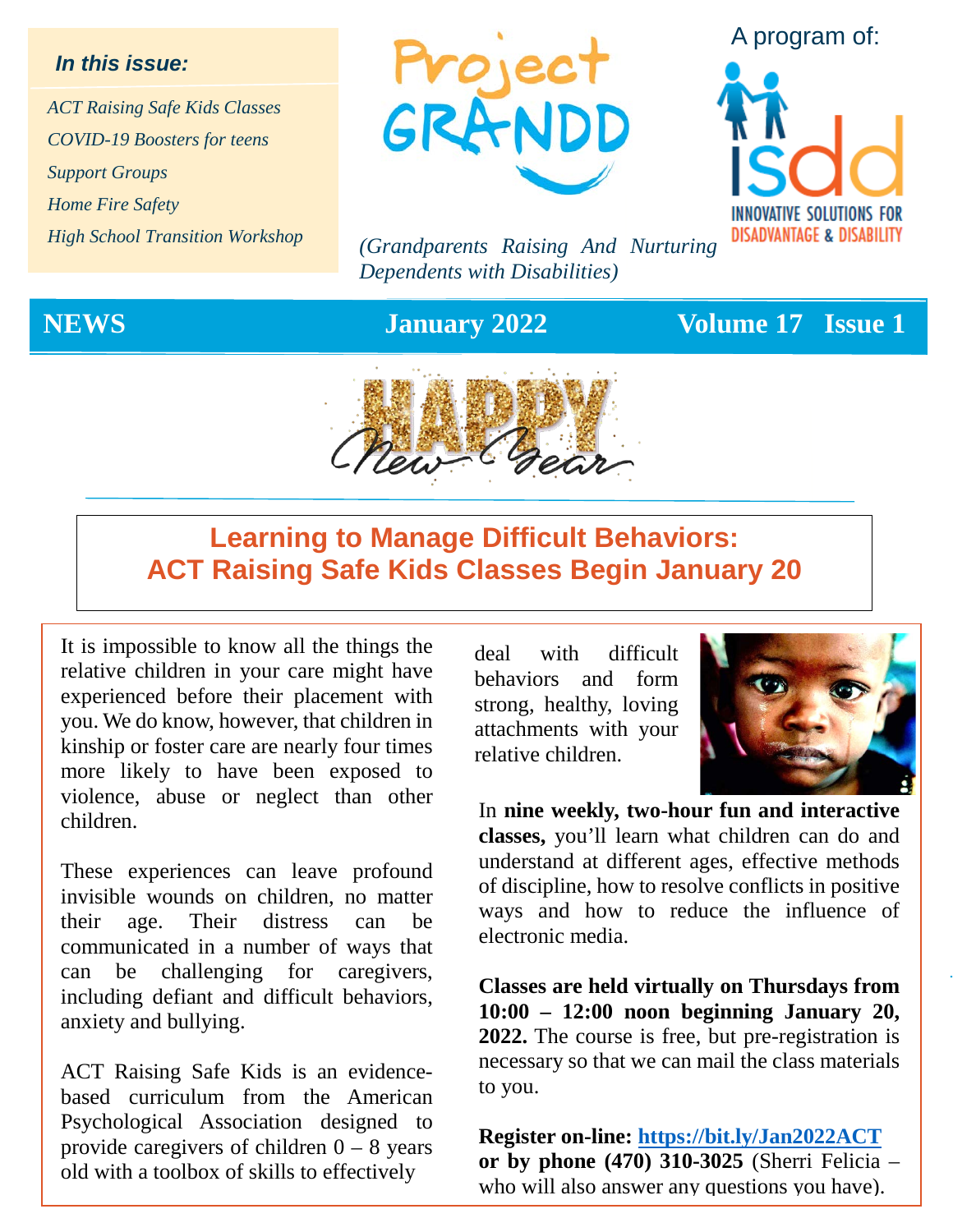### **Teens 16-17 can now receive COVID-19 Boosters**

The CDC is now recommending that teens 16-17 years old can get a Pfizer-BioNTech COVID-19 vaccine booster at least 6 months after completing their primary COVID-19 vaccination series. COVID-19 vaccines are FREE and vaccination is the best way to ensure that you, your family and everyone in your community stays safe! The only way to beat this virus is through vaccination.

To find a COVID vaccination location near you do one of the following:

- 1). Visit [Vaccines.gov](https://www.vaccines.gov/)
- 2). Text your **ZIP code** to **438829** or call **1-800-232-0233**
- 3). Check your local pharmacy's website to see if vaccination appointments are available.

### *Support Groups >>>*



## *Joining Virtual Support Groups*

*Due to COVID-19, all of our group programming is offered virtually via Google Meet. Use the links below to join by computer, tablet or smart phone. You can also dial in to participate by phone.* 

**USE VIDEO IF YOU CAN TO SEE EVERYONE IN THE GROUP AND ENJOY THE PRESENTATIONS!**

| <b>Adult Support</b> 1/4<br>$10a.m. - 12p.m.$ | <b>Support &amp; Sharing</b>                                                          | Google Meet: https://bit.ly/ISDDAdult<br>Phone: 414-600-9528 PIN: 888 104 633#                                                          |
|-----------------------------------------------|---------------------------------------------------------------------------------------|-----------------------------------------------------------------------------------------------------------------------------------------|
| $10a.m. - 11p.m$ $1/11$ Transition from       | <b>High School</b>                                                                    | <b>Special Workshop from Parent 2 Parent!</b><br>Register here: https://bit.ly/P2PHighTrans<br>See back page for details - Join by ZOOM |
|                                               | 10a.m. - 12p.m. $1/18$ Support & Sharing<br>$10a.m. - 12p.m.$ $1/25$ Money Management | Google Meet: https://bit.ly/ISDDAdult<br>Phone: 414-600-9528 PIN: 888 104 633#                                                          |
| <b>Child Support</b> 1/5<br>6p.m. - 7p.m.     | <b>Sharing &amp; Games</b>                                                            | Google Meet: https://bit.ly/ISDDChild<br>Phone: 617-675-4444 PIN: 730 691 702 0287#                                                     |
| <b>Teen Support</b><br>6p.m. - 7p.m.          | 1/12 Sharing & Games                                                                  | Google Meet: https://bit.ly/ISDDTeen<br>Phone: 929-226-1946 PIN: 508 364 396#                                                           |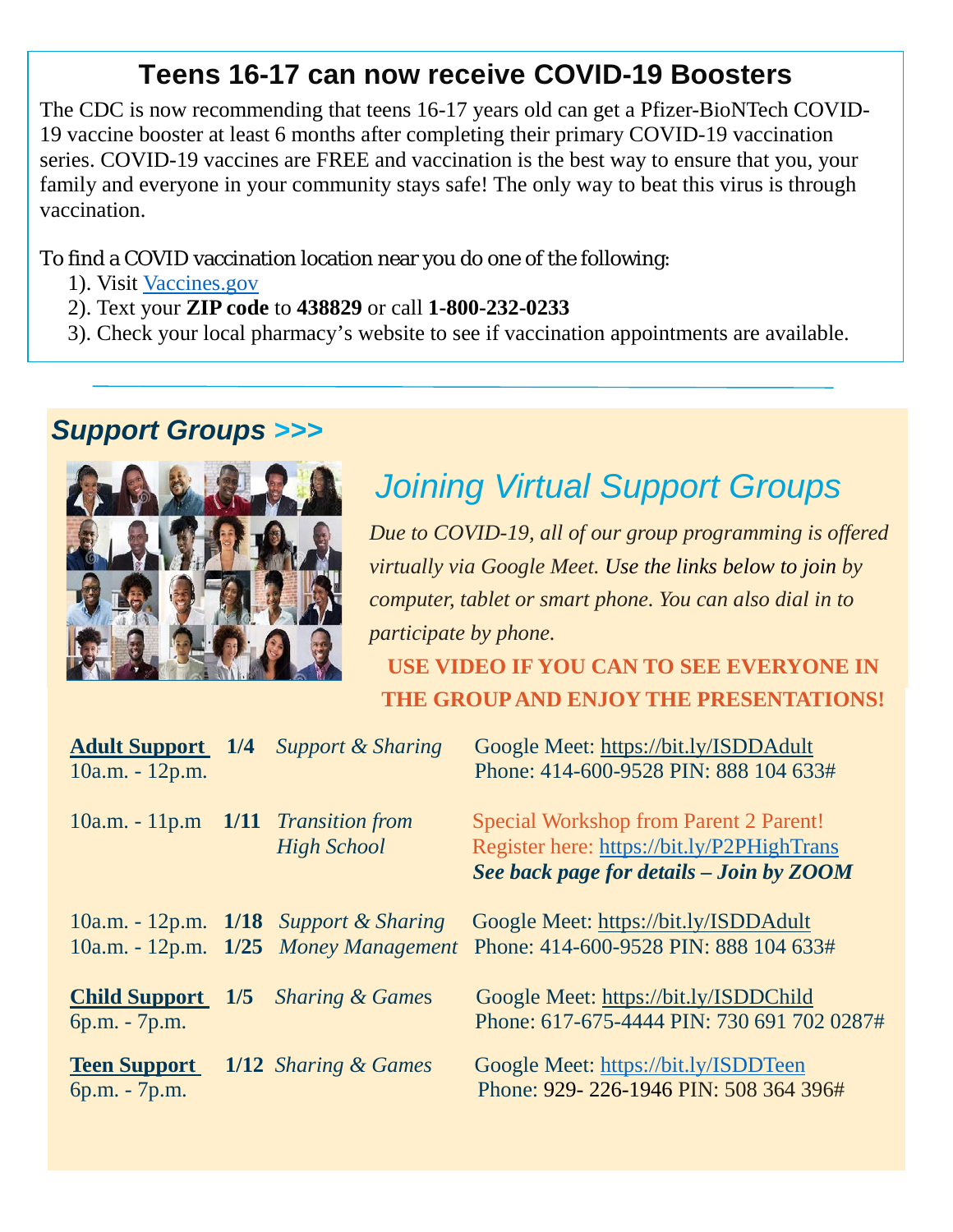# Home Fire Safety Tips From *FEMA: US Fire Administration*

There have been several tragic house fires in the local news recently, including a DeKalb county family of 10 that lost five of their members: two children, their mother and two uncles in a fire that occurred after midnight on December 14. Children under four and older adults are more at risk of home fire injury, so let's review some home fire safety tips from FEMA's US Fire Administration to ensure your family stays safe:

1. **Fire is FAST!** In less than 30 seconds a small flame can turn into a major fire.

- Put smoke alarms on every level of your home, inside and outside of all sleeping areas.
- Make sure your alarms work test them monthly.
- If your alarm is making a "chirping" sound, it is time to change the batteries.
- Replace smoke alarms that are 10 years old or older

### **2. Cooking is the number one cause of home fires.**

- Stay in the kitchen when you are frying, grilling, broiling or boiling food.
- Turn the burner off if you leave the kitchen.
- Keep things that can burn away from the cooking area.
- Turn pot handles toward the back of the stove.

### **3. Heating is the second leading cause of home fires.**

- Keep anything that can burn at least three feet from any space heaters, radiators, fireplaces or wood stoves.
- Turn the heaters off when you leave a room or go to bed.
- Never use a power strip or extension cord to plug in a heater.
- Make sure your heater has an automatic shut off switch that turns off if it tips over.

For more fire safety advice, download FEMA's Home Fire Safety booklet here:<https://bit.ly/HomeFireSafety2021>



## *Funded in Part By:*









**United Way of Greater Atlanta** 





The Brookdale Foundation Group